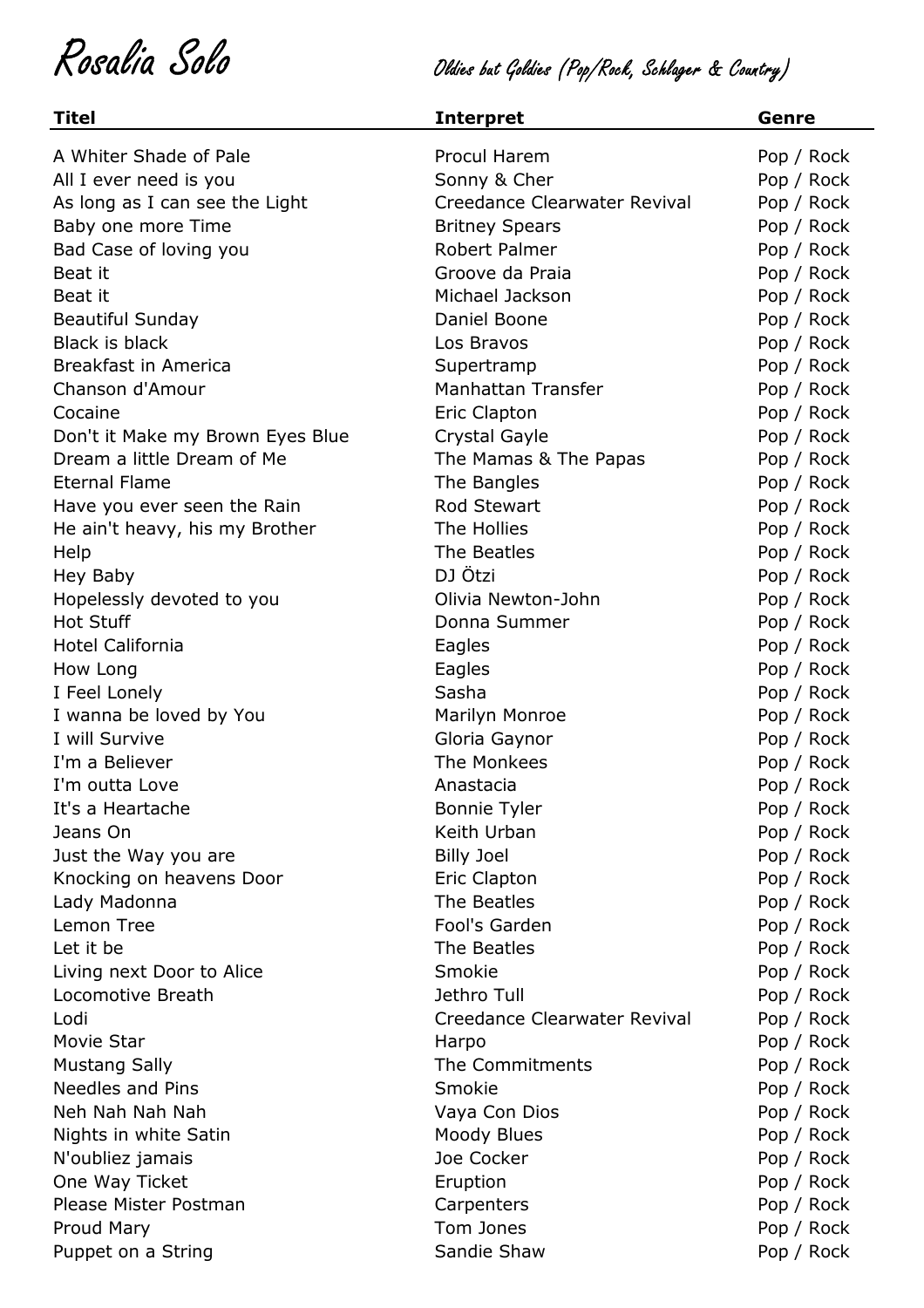| <b>Titel</b>                       | <b>Interpret</b>             | Genre      |
|------------------------------------|------------------------------|------------|
| Que Sera                           | Doris Day                    | Pop / Rock |
| Rockin' all over the World         | Status Quo                   | Pop / Rock |
| San Bernadino                      | Christie                     | Pop / Rock |
| Save me                            | Clout                        | Pop / Rock |
| Save you Kisses for me             | Brotherhood of Man           | Pop / Rock |
| Smooth Operator                    | Sade                         | Pop / Rock |
| Son of a Preacher Man              | <b>Dusty Springfield</b>     | Pop / Rock |
| Sorry seems to be the hardest Word | Elton John                   | Pop / Rock |
| Stand by Me                        | <b>Tina Turner</b>           | Pop / Rock |
| Still in Love with you             | No Angels                    | Pop / Rock |
| Stop                               | Sam T. Brown                 | Pop / Rock |
| Substitute                         | Clout                        | Pop / Rock |
| Summer in the City                 | Joe Cocker                   | Pop / Rock |
| Summer Son                         | <b>Texas</b>                 | Pop / Rock |
| Sweet Home Chicage                 | Status Quo                   | Pop / Rock |
| Tell it like it is                 | Don Johnson                  | Pop / Rock |
| The Last Waltz                     | <b>Engelbert Humperdinck</b> | Pop / Rock |
| They Call me the Breeze            | JJ Cale / Nonstop            | Pop / Rock |
| This is the Life                   | Amy Mc Donald                | Pop / Rock |
| Those were the Days                | <b>Hermes House Band</b>     | Pop / Rock |
| <b>Tulsa Time</b>                  | Eric Clapton                 | Pop / Rock |
| Turn me on                         | Norah Jones                  | Pop / Rock |
| Unbreak my Heart                   | Toni Braxton                 | Pop / Rock |
| Unchain my Heart                   | Joe Cocker                   | Pop / Rock |
| Underneath your Clothes            | <b>Shakira</b>               | Pop / Rock |
| Upside Down                        | Diana Ross                   | Pop / Rock |
| Venus                              | <b>Shocking Blue</b>         | Pop / Rock |
| Waterloo                           | Abba                         | Pop / Rock |
| We will rock you                   | Queen                        | Pop / Rock |
| What ever you want                 | Status Quo                   | Pop / Rock |
| What have they done to my Song Ma  | Melanie Safka                | Pop / Rock |
| What's a Woman                     | Vaya Con Dios                | Pop / Rock |
| What's up                          | 4 Non Blondes                | Pop / Rock |
| When a Man loves a Woman           | Michael Bolton               | Pop / Rock |
| Wild World                         | Mr. Big                      | Pop / Rock |
| <b>Wonderful Tonight</b>           | <b>Eric Clapton</b>          | Pop / Rock |
| You can leave your Hat on          | Joe Cocker                   | Pop / Rock |
| You're so Vain                     | Carly Simon                  | Pop / Rock |
| You're the one that I want         | Olivia Newton-John           | Pop / Rock |
| Beiss nicht gleich in jeden Apfel  | Wencke Myhre                 | Schlager   |
| <b>Blue Bayou</b>                  | Paola                        | Schlager   |
| Capri Fischer                      | Paola                        | Schlager   |
| Cinema                             | Paola                        | Schlager   |
| Dann heirat doch dein Büro         | Katja Epstein                | Schlager   |
| Die Liebe ist ein seltsames Spiel  | Conny Francis                | Schlager   |
| Du entschuldige i kenn di          | <b>Peter Cornelius</b>       | Schlager   |
| Er gehört zu mir                   | Marianne Rosenberg           | Schlager   |
| Er hat ein knallrotes Gummiboot    | Wencke Myhre                 | Schlager   |
| <b>Fremder Mann</b>                | Marianne Rosenberg           | Schlager   |
| <b>Heisser Sand</b>                | Mina                         | Schlager   |
| Heut Abend hab ich Kopfweh         | Ireen Sheer                  | Schlager   |